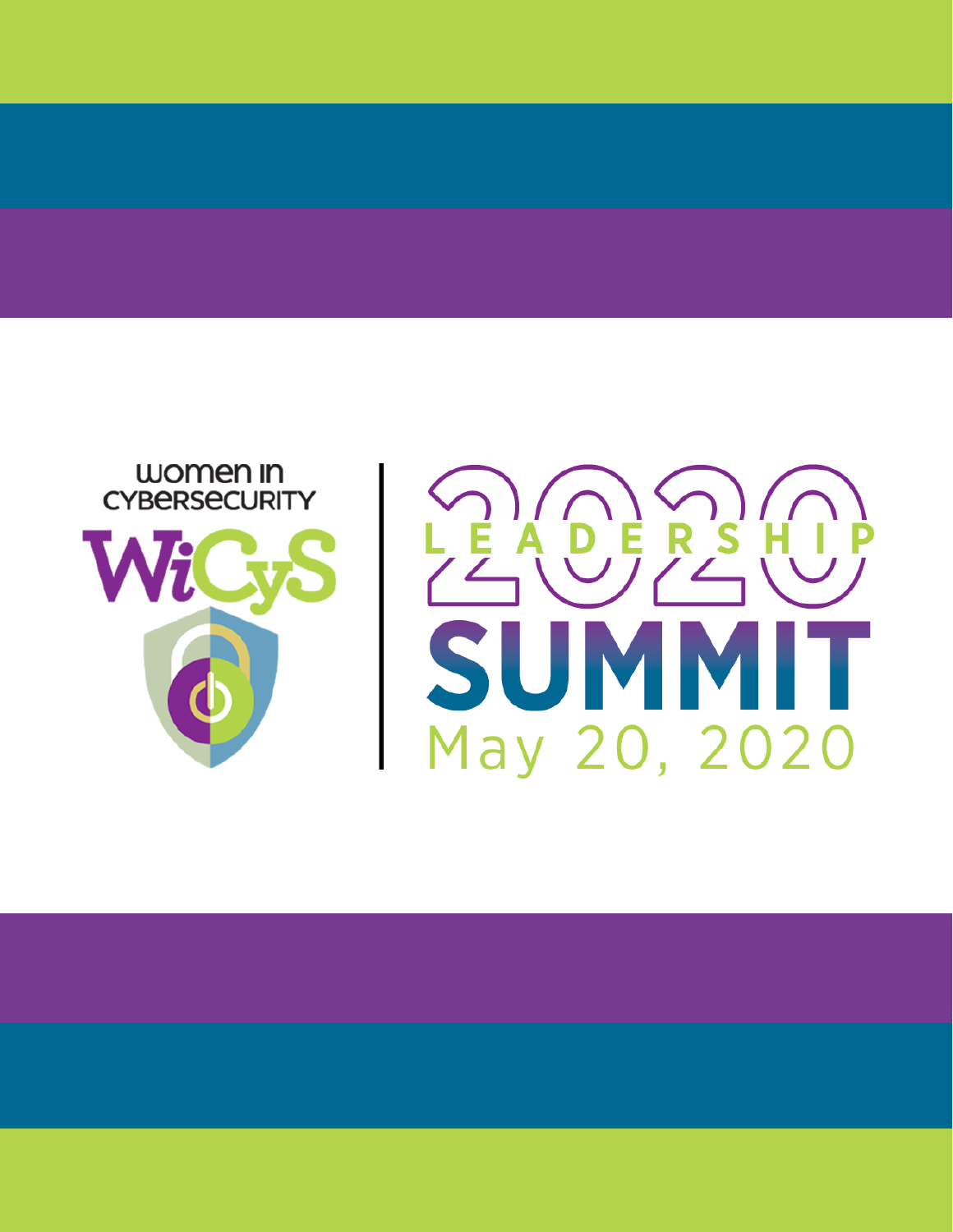

### **Tracks:**

**Pipeline -** Strengthening the diverse cybersecurity workforce pipeline.

**Inclusion -** Creating an inclusive work environment

**Transitioning/Returning -** Furthering opportunities for various groups such as veteran female cybersecurity aspirants or those transitioning or returning to cybersecurity workforce

**Advancement -** Advancing women in technical and non-technical leadership roles

### **Opening Remarks & Keynote 10:00am-10:45am CT**

Dr. Janell Straach and Dr. Ambareen Siraj, *WiCyS*

Marian Merritt, *Lead for Industry Engagement, National Initiative for Cybersecurity Education (NICE)*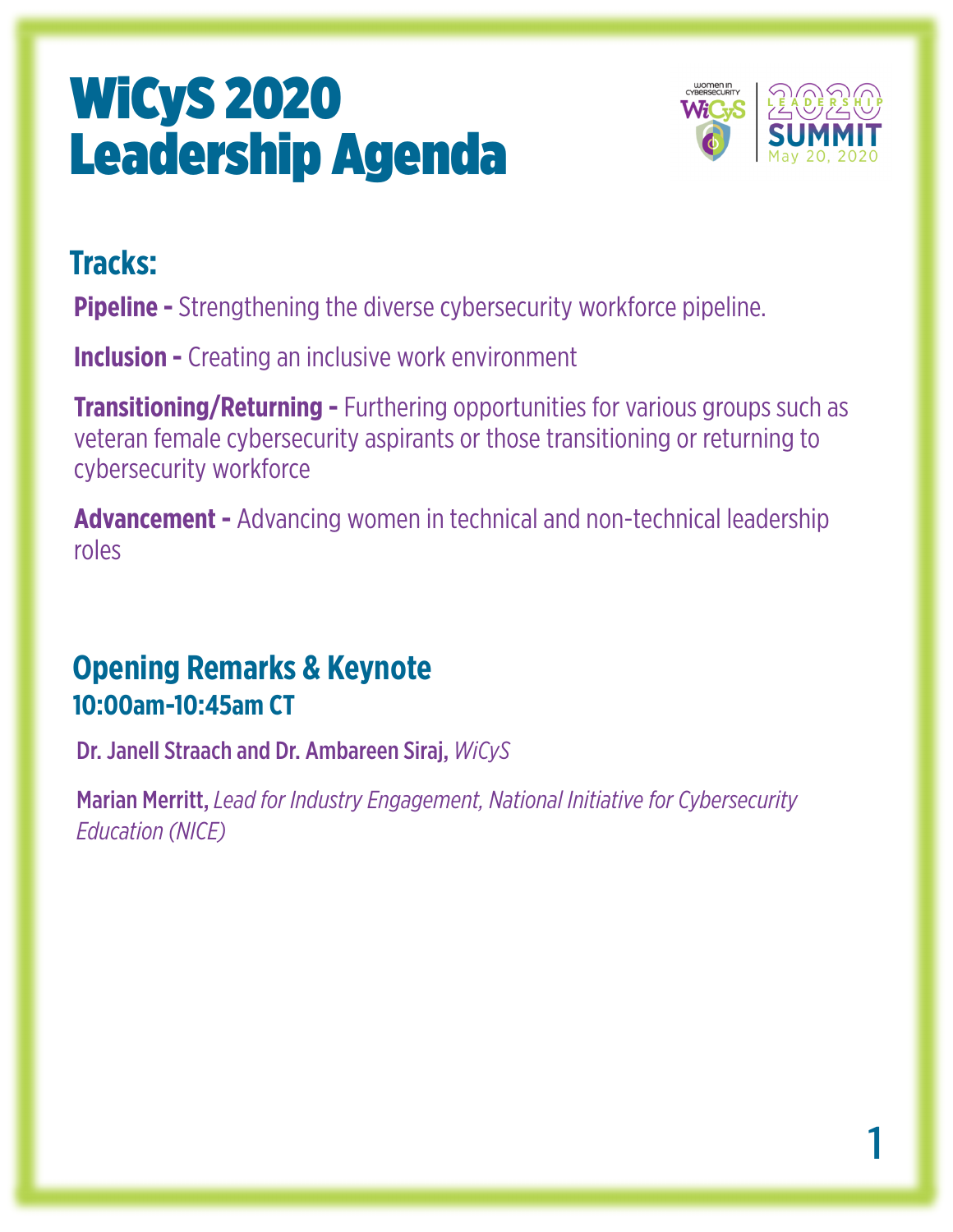

### **Four Concurrent Sessions 11:00am-11:45am CT**

#### Growing the Next Generation of Security Professionals

Sarah Morales, *Google*

#### **TRACK: Pipeline**

Many companies don't want to take a risk on hiring an entry level security professional and often opt for a more senior individual. This limits the pool of potential hires, leading to homogenous talent profiles that retain much of the status quo. Over the past year, teams within Security Engineering at Google have addressed this challenge by partnering internally with a technical residency program and developing security-specific training and mentoring pathways. This talk will cover our approach, early results, and how we are supporting teams to be comfortable hiring more junior candidates with the intention of fostering a more diverse cohort of security professionals.

#### Creating a Culture of Inclusion

Andy Huang, Tish Davey, Elizabeth Wanic and Sharon Friedman, *Federal Reserve Bank of New York*

#### **TRACK: Inclusion**

Organizations with inclusive cultures are more likely to be high-performing, innovative, agile, and achieve better business outcomes. This panel will discuss the NY Fed's approach and strategy to create a culture of inclusion at the Bank through leveraging data, employee engagement and creating an inclusive mindset throughout the entire employee lifecycle.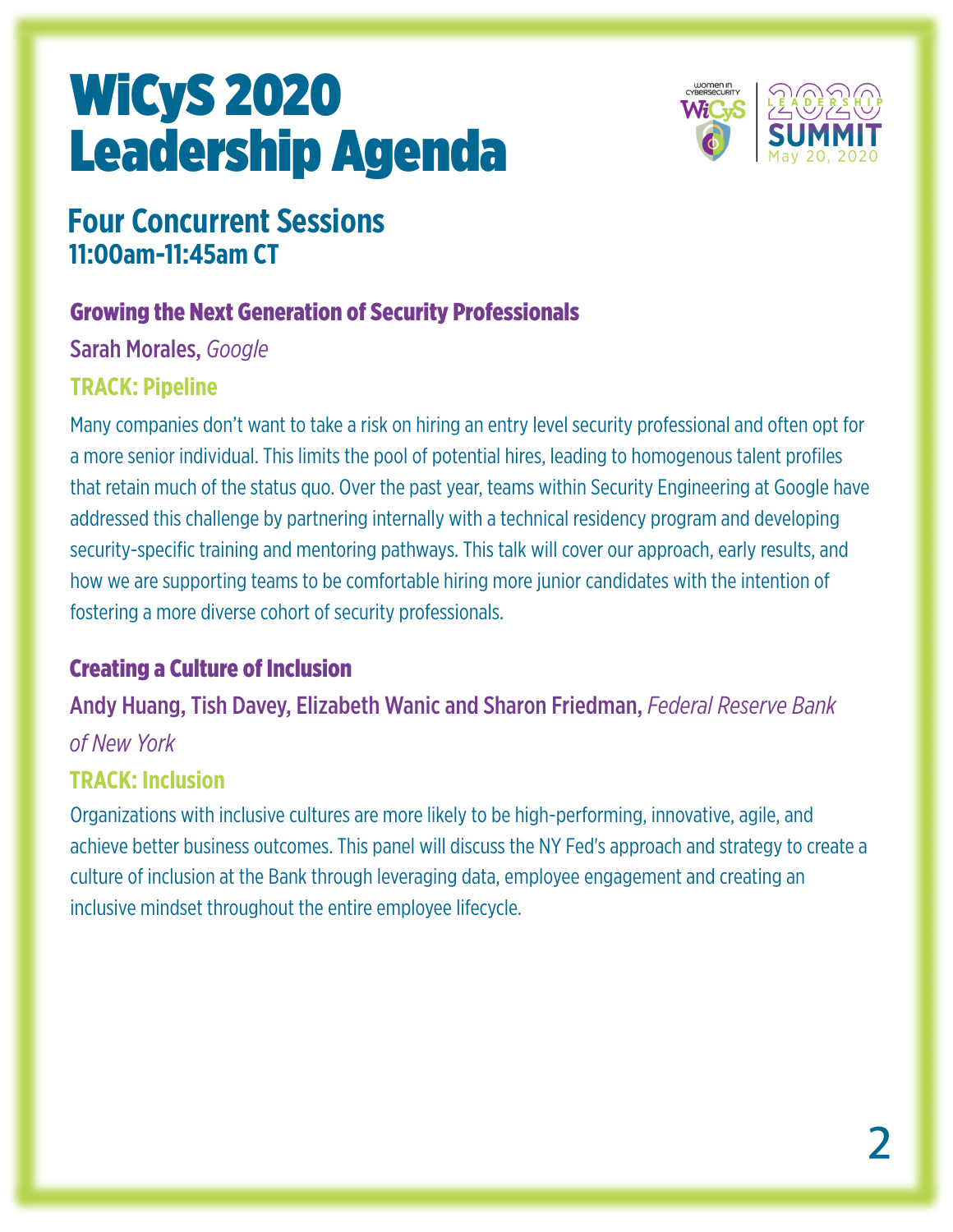

### **Four Concurrent Sessions 11:00am-11:45am CT**

#### Return to Work Programs: A Proven Method to Growing Diverse Talent

Jenn Lesser, *Facebook*

#### **TRACK: Transitioning/Returning**

Research shows the pool of technical women who are on career breaks at any given time is conservatively between 50,000 and 200,000. And while 93 percent of off-ramped women want to resume their careers, only 40 percent successfully return to work full-time. Because employers may be concerned those returning from career breaks may need more time to onboard and learn the latest technological skills and tools, Return to Work programs are ideal. Using a short-term hire program, Return to Work internships allow a company to work closely with returning professionals and provide mentorship and guidance. Companies can use their traditional methods of calibrating performance based on actual work and impact rather than interviews. And by having Returners start at the same time, we can provide a valuable cohort experience. At Facebook, our Return to Work program is a 16-week immersive program designed for those who have been away from work for two years or longer and are looking to re-enter the workforce full-time. Through training and mentorship, this paid program supports skilled professionals as they prepare to continue their careers. At the end of the program, those who have demonstrated their abilities to success and have an impact are considered for a full-time position. In this talk, I'll explain our program further in hopes you may consider beginning a Return to Work program at your company or university. It's a proven method to grow diverse talent in your organizations.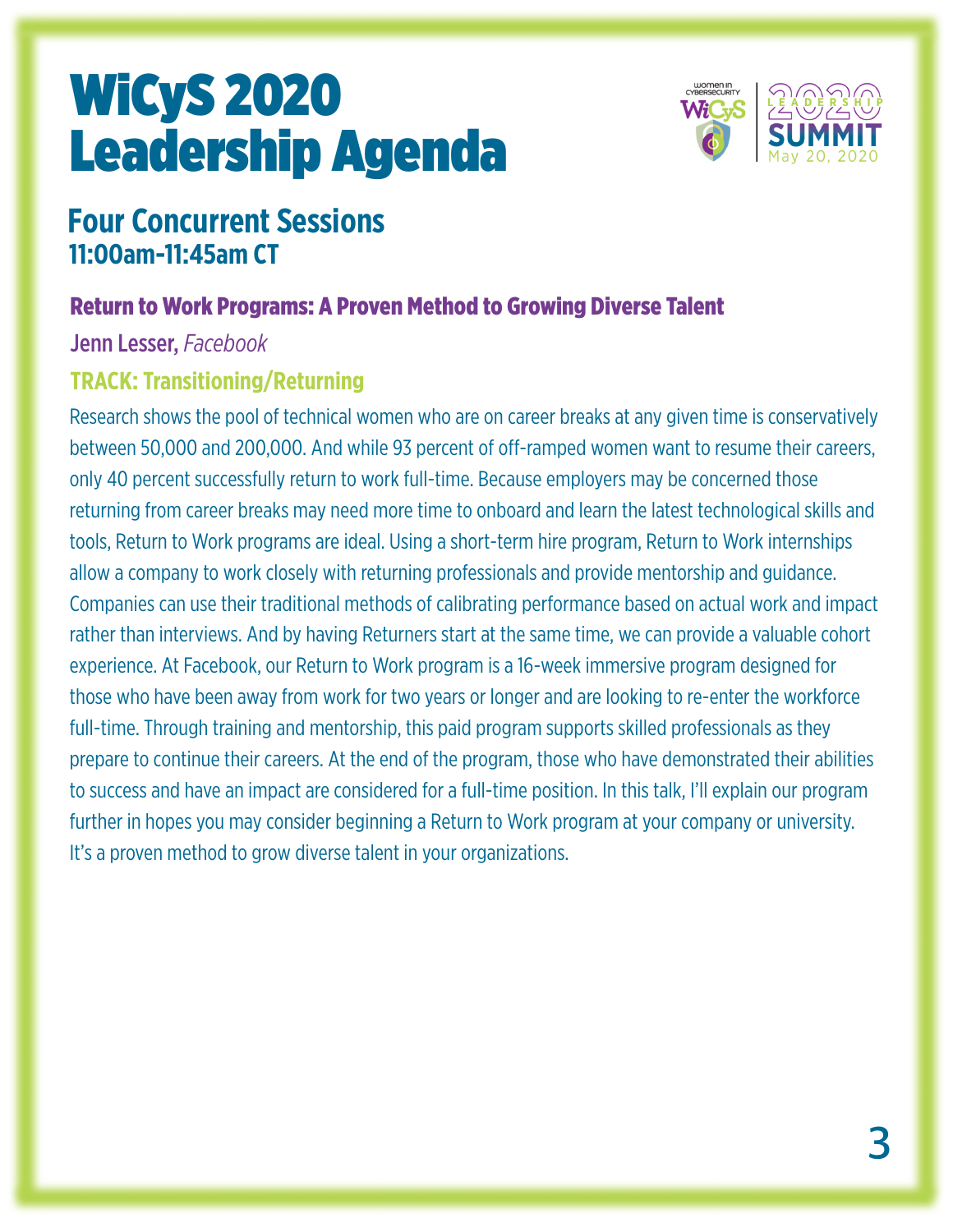

#### **Four Concurrent Sessions 11:00am-11:45am CT**

#### Cracking the Code: Breaking the Barriers to Women in Leadership Roles

Barbara Mueller, *Raytheon*

#### **TRACK: Advancement**

Women are graduating in numbers higher than ever, yet representation in top senior technical leadership roles can be elusive. Strong technical talent can struggle with breaking though into high-profile roles or opt-out altogether. How can we break through the barriers organizationally and internally? This presentation will discuss strategies to promote and empower those to seek and achieve top technical leadership roles including the differences and effectiveness of mentorship, sponsorship, and apprenticeship to hone the skills of top talent and bridge the gaps. This presentation will also address common pitfalls to overcome including "imposter syndrome" where qualified women do not apply to positions they are qualified for and building nebulous skill sets like "executive presence".

### **NOON - 12:45pm CT**

#### Bridging the Cyber Skills Gap

#### Tony Velleca, *CyberProof*

#### **TRACK: Pipeline**

This paper will cover the highly emotive subject of cybersecurity skills shortage. While most agree that a skills shortage exists in many markets, the crisis is often self-inflicted. Leadership teams need to do more to find, develop and retain cyber talent and recruiters need to make a shift in mindset in the way they find and hire cyber professionals. Cyber training is key to keeping the pencil sharp and motivated and use of AI will help to move human skills up the value chain as low level tasks become fully automated.

#### Three Keys for an Inclusive Team

Jay Koehler, *Cisco*

#### **TRACK: Inclusion**

Everyone wants to be on a strong team where everyone can thrive. To do that, you need to tackle unconscious bias as a team. At Cisco, we have identified specific rules and norms teams can use to promote an inclusive team. Come learn some of these best practices to incorporate into your team.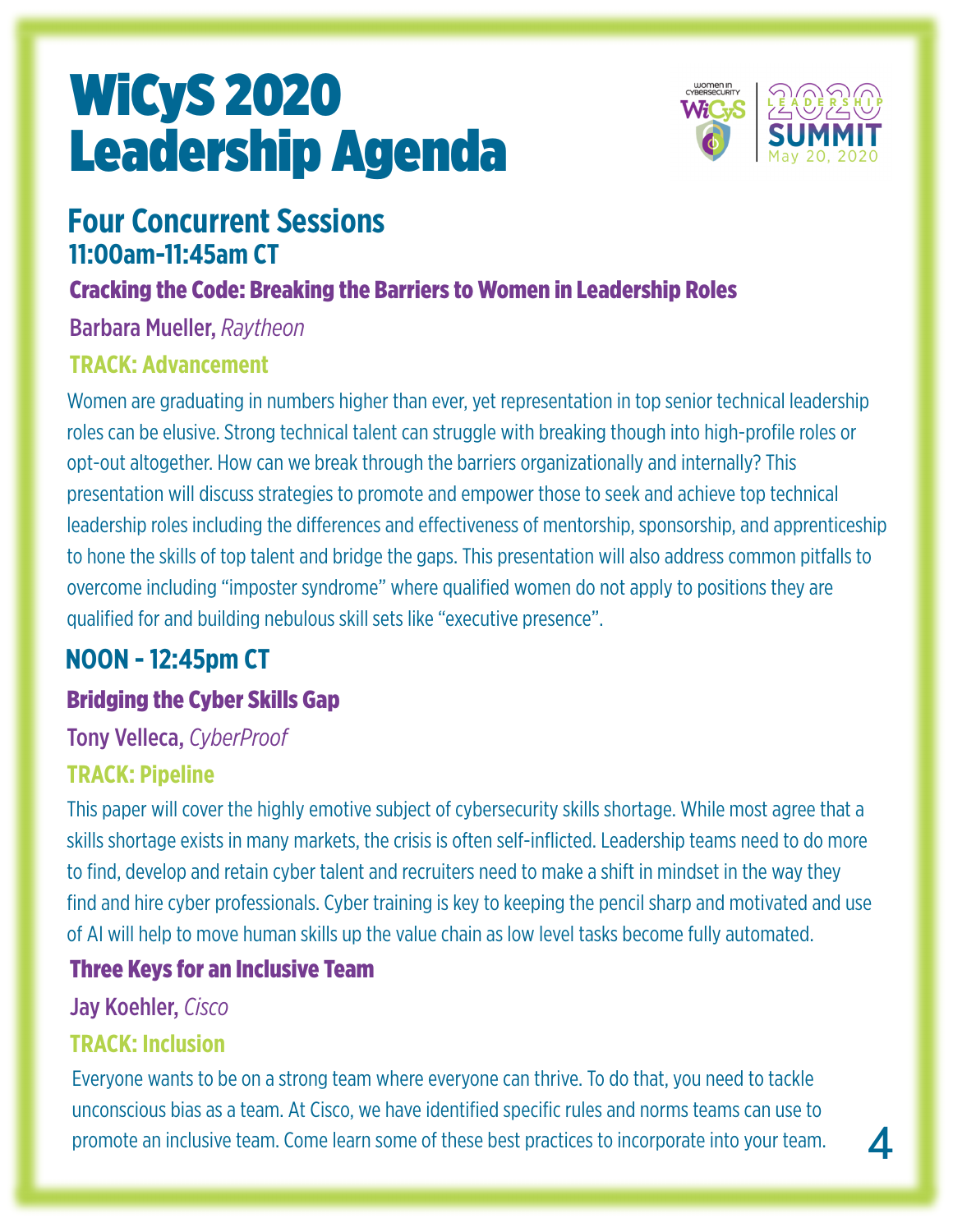

### **Four Concurrent Sessions NOON - 12:45pm CT**

#### Smart Choices: Entering the Cybersecurity Workforce for New and Transitional Employees

Michael Corn, *Chief Information Security Officer, UC San Diego*

#### **TRACK: Transitioning/ Returning**

While much has been written about the shortages of qualified professionals and the difficulties employers face when filling cybersecurity positions, little has been said about the barriers and hurdles faced by individuals entering this workforce. This talk will discuss the challenges three groups face when looking for and entering the cybersecurity workforce: veterans entering the civilian workforce, general IT professionals transitioning into cybersecurity, and those returning to the workforce after a period of absence. Common issues that arise are discussed with specific advice for both employers and employees is provided.

#### Driving a Shift in Mindset and Culture for Advancing Women

Jennifer Buckner, Anne Marie Zettlemoyer, Angela Perkins and Jenny Zhang, *Mastercard,* and Margot Conrad, *Partnership for Public Service*

#### **TRACK: Advancement**

**5** As growing threats of cyber attacks are constantly changing and getting more and more sophisticated, cybersecurity society becomes increasingly reliant on technology. Highly skilled and much-sought-after cybersecurity professionals are in high-demand for all industries. As a result, the cybersecurity talent shortage has arisen and posed serious risk to corporations, industries as well as the entire nation. On the other hand, the lack of diversity in the cyber security talent pool is not a secret. Women are largely underrepresented in cybersecurity. Women hesitate to enter the field. Why? The reasons from cybersecurity being perceived as a male-dominated field, to the lack of female role models, and the struggle with stereotypes on women's abilities in the sciences… Now it's time for all of us to change that, to lead the way for women technologists and make a real impact in empowering and promoting women thought leaders in technology to innovate and make a difference in Cybersecurity domain. Companies must also rethink how they recruit and retain women cybersecurity professionals, with career development programs, mentorship, support networks and flexible work arrangements as well.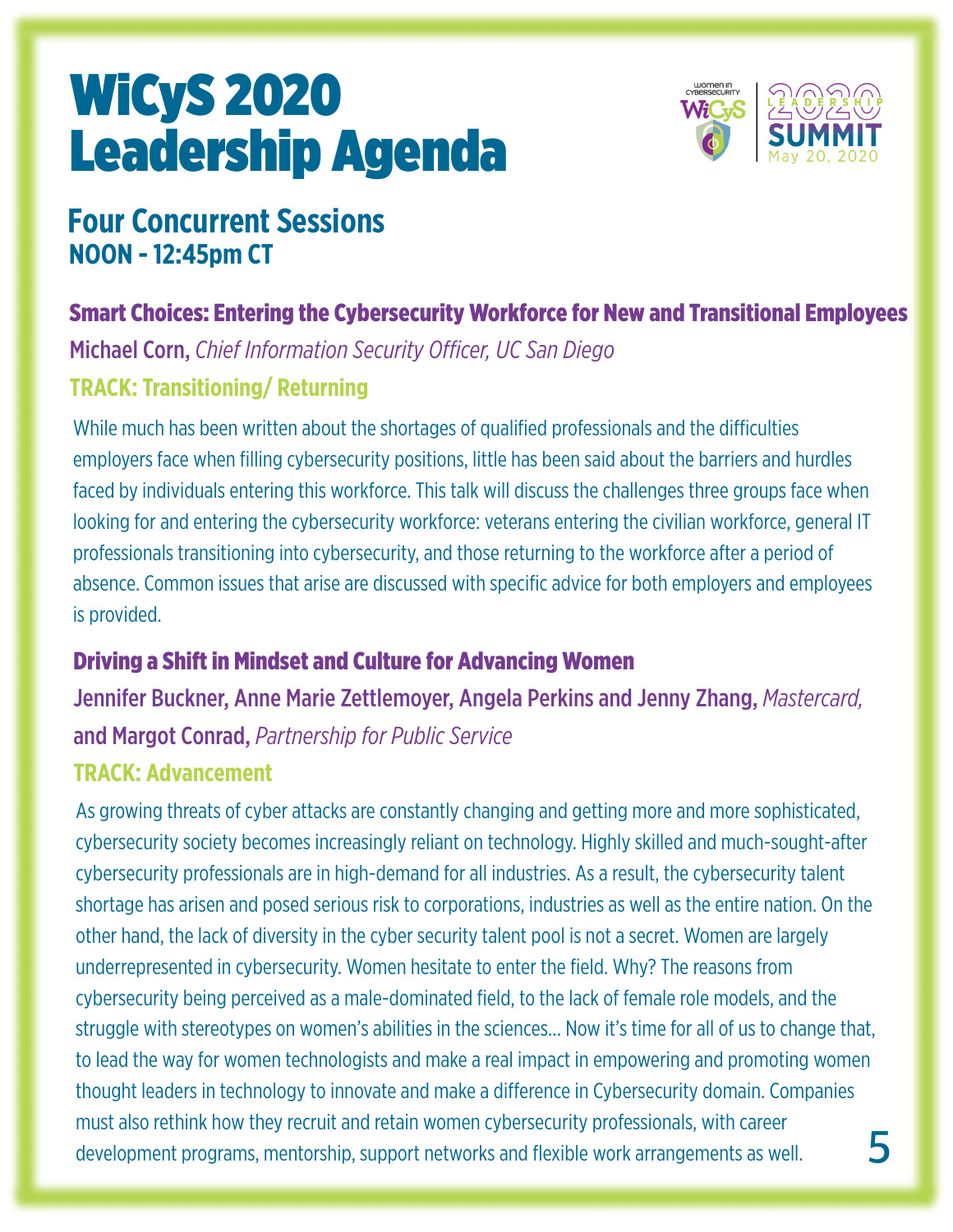

### **Panels 1:00pm-1:45pm CT**

#### The Power and Value of Gamification for Inspiring and Building the Pipeline

Michele Guel, *Cisco,* Liz Gorski, *Cyber FastTrack,* and Fred Stinchcombe, *Padua Academy High School,* Alan Paller, *SANS CyberStart*

#### **TRACK: Pipeline**

This panel will explore the surprising power of using gamification as a learning tool to engage, encourage and inspire the next generation cybersecurity professionals. Today's youth have grown up "connected", often from the time they were able to hold their parents' phones. While in elementary schools they are playing highly engaging, multifaceted games such as Minecraft, The Last of Us, and Horizon Zero Dawn. Gamers learn situational awareness and problem solving in these games. So why not use gamification to inspire young women to learn and be excited about cybersecurity? CyberStart Game is the first nationscale gaming platform that has successfully engaged larger numbers of young women (more than 16,000 so far) who have used the game to discovered whether they have a talent and a passion to solve security problems. This panel will explore the value and opportunity of gamification for learning and discovering women with a knack for cybersecurity. Our panel includes recent players (and champions) in the SANS Cyberstart challenge. They panelists will share their personal experiences and viewpoints on using gamification as a learning tool and how it inspired them. Through an engaging set of questions and panel discussions, we'll demonstrate the value of gamification as a learning tool and we hope to encourage more organization to adopt gamification as an outreach tool to inspire the next generation of cyber talent. In addition the panel will include the first public report of a large corporate experiment in using CyberStart Game to encourage talented employees to learn more.

#### Career Journeys through an Inclusion Lens

## Kathy Collins, Komal Rastogi, Anna Fowler and Elvia Novak, *Deloitte*

#### **TRACK: Inclusion**

Learn about the power of Inclusion through these women at Deloitte. This panel will represent different businesses and tenures but at the core of it all is the journey to where they are today and where we are headed.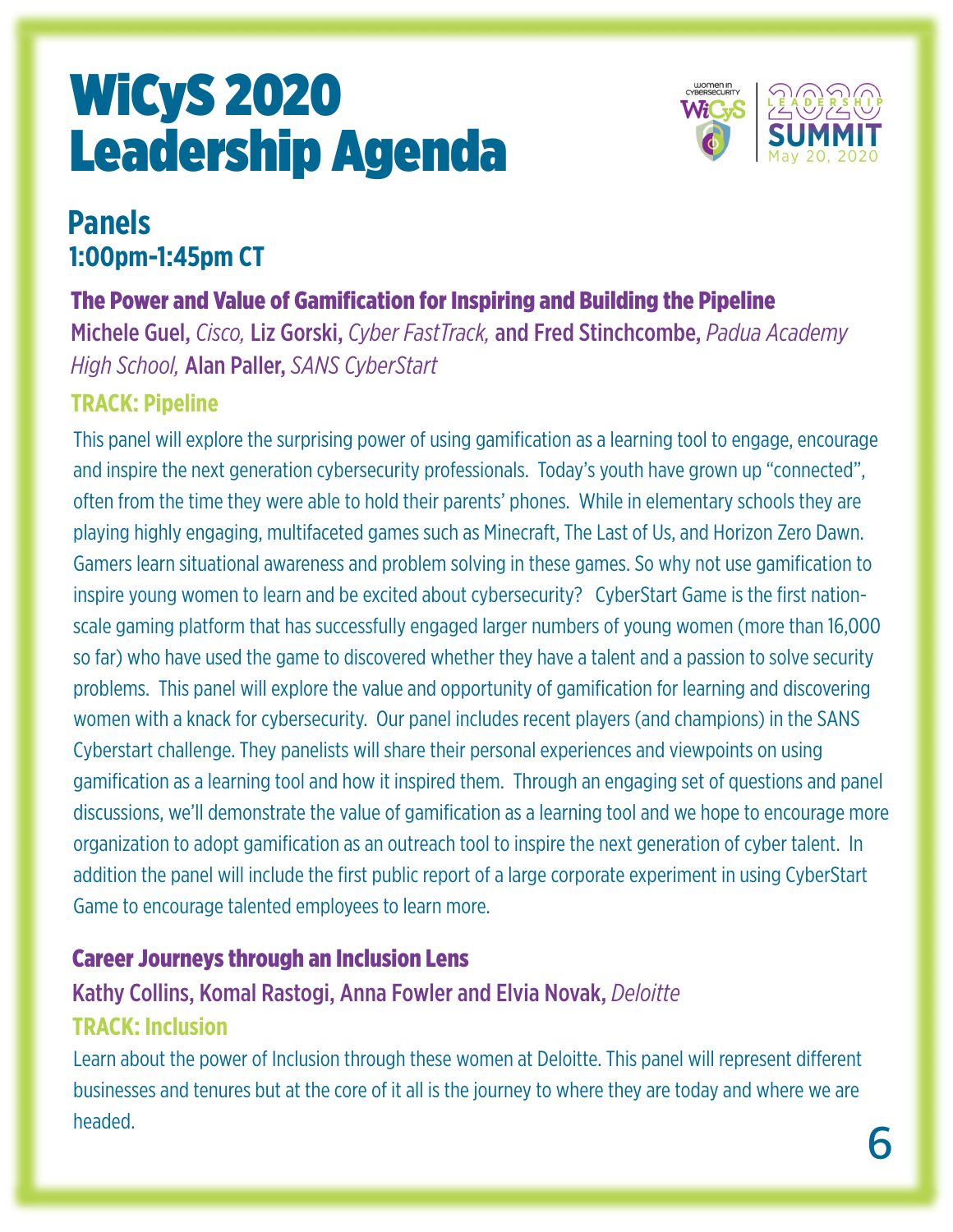

### **Panels 1:00pm-1:45pm CT**

#### Empowering and Encouraging: How to Create the Dream Open-Source Women in Cybersecurity Community

Malina Pech, Sayako Quinlan, Aspen Lindblom, *Crowdstrike,* and Remi Cohen, *Threat Researcher, F5 Labs*

#### **TRACK: Transitioning/Returning**

McKinsey & Company recently released a report that states that many companies have focused their diversity efforts in hiring and promoting at the senior levels. The good news is that we are seeing more women in senior leadership roles. The bad news is that women continue to be under represented at every level in the workplace. One of the biggest obstacles that women face in information security is getting an entry level job. To help alleviate this gatekeeping issue, we propose that WiCyS foster an environment where women can create open-source educational material, with the goal to help other women to gain the knowledge they need to overcome the challenge of getting an entry level job in cybersecurity. Potential projects for this WiCyS working group are 1. a career path map which describes the different types of jobs and roles within information security, 2. a guide for qualifications outside of paid certifications that recruiters should look for in InfoSec hires, 3. a blog and YouTube account where WiCyS members can create information security tutorials which can boost their resumes and provide as an educational resource to others, 4. a blog which highlights women of different backgrounds and their different stories on how they entered into the information security profession, 5. an initiative to spotlight women in information security in non-security media outlets tailored to diverse women such as popular news outlets for women of color and LGBTQ individuals. By joining the already growing community of women-led information security education and empowerment, WiCyS can be an added source to increase the visibility and expertise of women in the field while making information on the industry more accessible and approachable to a diverse audience.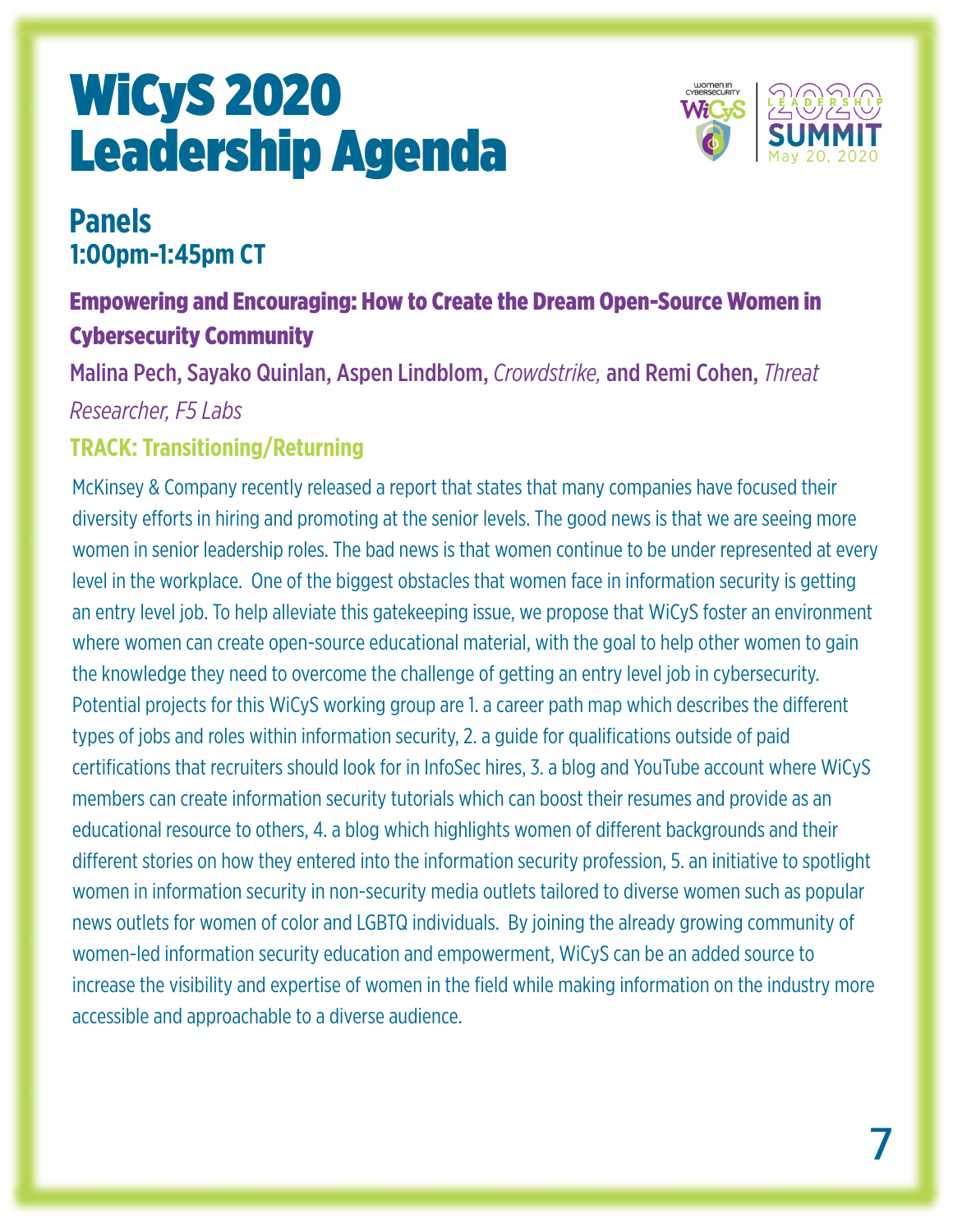

### **Panels 1:00pm-1:45pm CT**

#### Women, Leadership and the Priority Paradox

Laura Murphy, Beth Dunphy Julian Meyrick, Kandyce Tripp and Heather Ricciuto, *IBM*

#### **TRACK: Advancement**

A study by IBM Institute for Business Value titled "Women, Leadership, and the Priority Paradox" reveals that the leadership gender gap in the global workplace continues to persist as organizations fail to make advancing women a formal business priority, and provides guidance on how to impact change. Despite widely-publicized advocacy for gender equality at work, the percentage of women serving in senior leadership roles is still exceedingly small. Within the 2,300 organizations surveyed, only 18% of senior leadership positions – including C-suite, vice president, director and senior manager positions – are held by women. A staggering 79 percent of companies globally haven't formally prioritized fostering gender equality in leadership within their organizations. Organizations are not sold on the business value of gender equality in leadership, men underestimate the magnitude of gender bias in their workplaces, and few organizations display a sense of ownership or urgency about this issue.

Comprising just 12% of our total survey sample, "First Movers" have designated advancing women as a formal business priority and report that they are outperforming their competition in each of these categories: profitability, innovation and employee satisfaction. The study lays out a roadmap for change that includes imperatives: make gender equality in leadership a business priority, create a culture of inclusion and make leadership accountable for results. Some examples of what we've learned at IBM serve as inspiration for others to join the First Movers in the race for gender parity. All of this can only be achieved through a concerted (or united) effort by all of us - men and women alike. We can all take immediate action to address this gap and drive progress in gender equality in the workplace by making a pledge to #BeEqual.